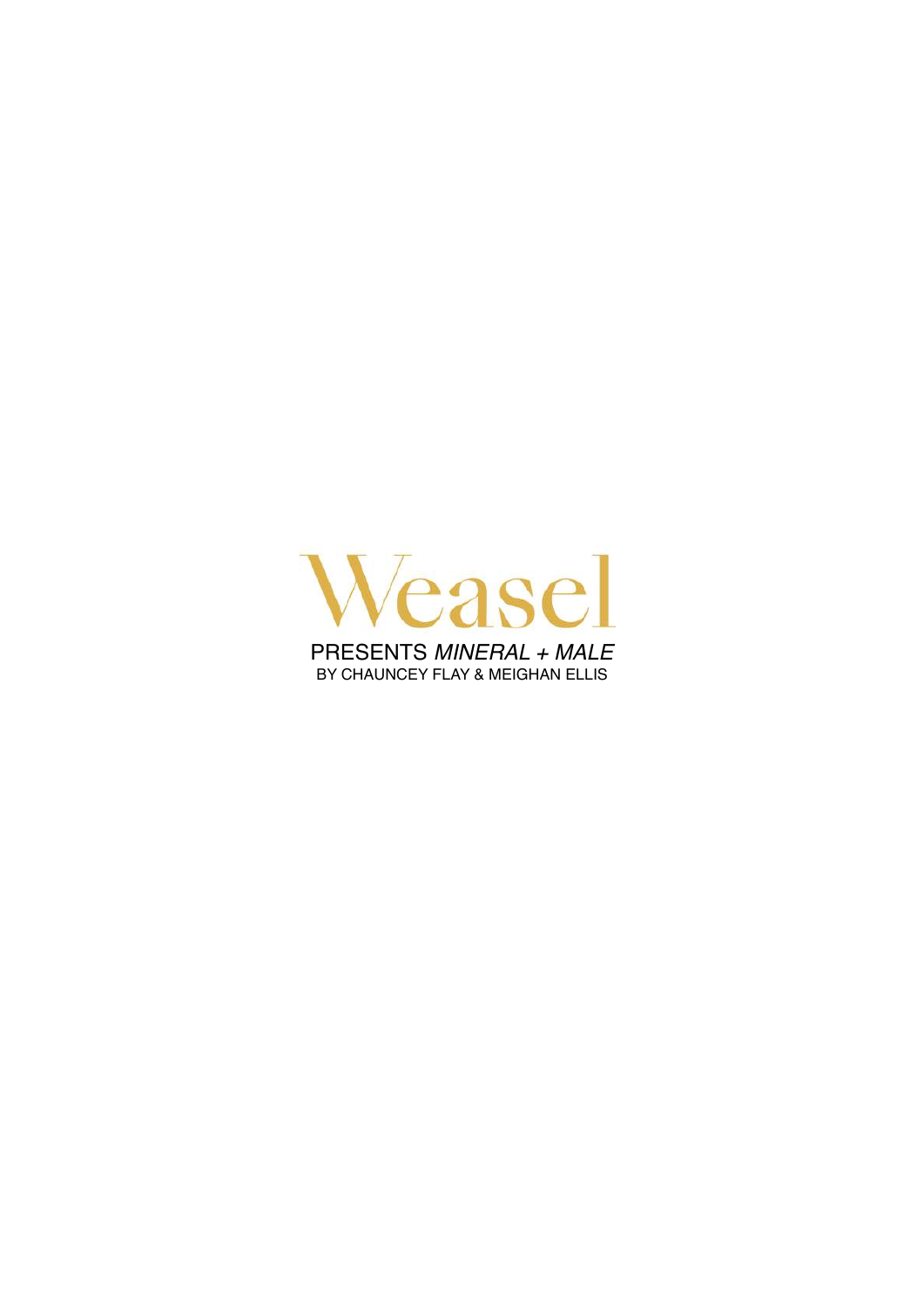

*Osterns Quarry Greywacke Bunker XXl* 2019 New Zealand Greywacke and neodymium magnets 267mm H x 230mm W x 140mm D \$2,600 (Incl. GST)

*Osterns Quarry Greywacke Bunker XXll*  2019 New Zealand Greywacke 220mm H x 380mm W x 225 D \$1,950 (Incl. GST)

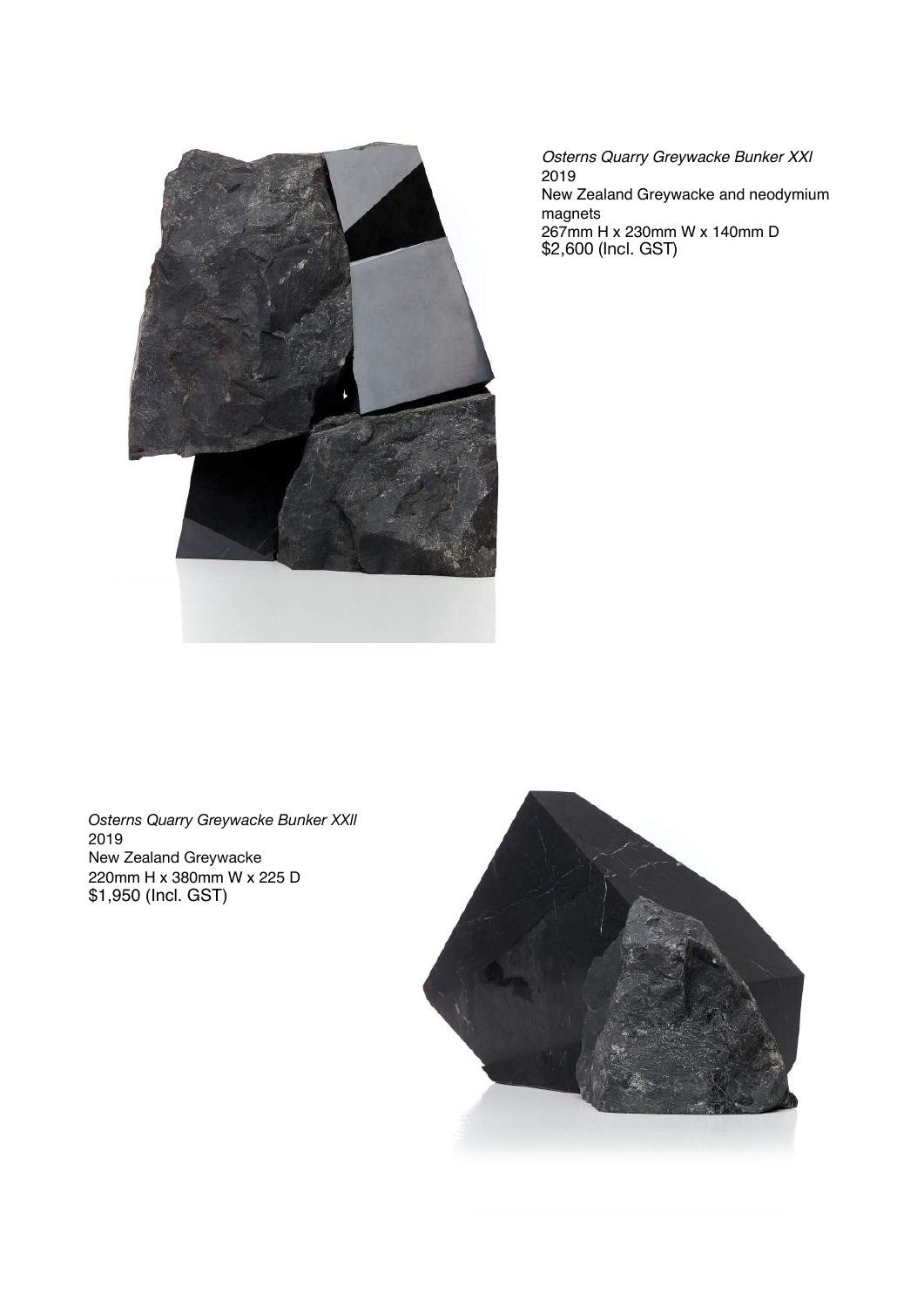

*Osterns Quarry Greyacke Bunker XV* 2019 New Zealand Greywacke and neodymium magnets 290mm H x 260mm W x 210mm D \$3,000 (Incl. GST)

*Osterns Quarry Greywacke Bunker lV* 2019 New Zealand greywacke 320mmm H x 210mm W x 170mm D \$2,200 (Incl. GST)

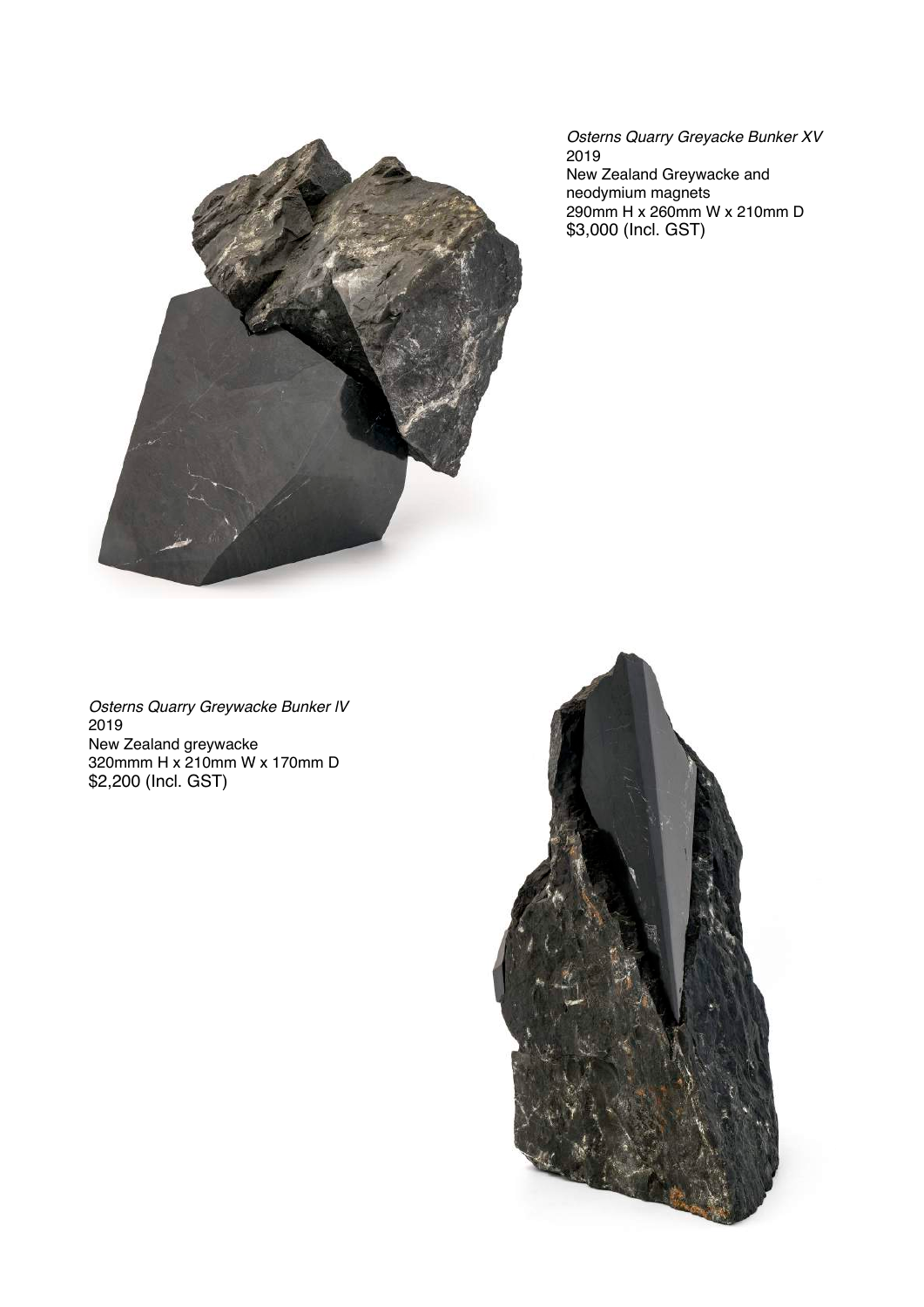

*Taotaoroa Rip-Rap Bunker l* 2019 New Zealand greywacke 353mm H x 310mm W x 225mm D \$3,000 (Incl. GST)

*Basalt Bunker* 2019 Cook Island Basalt 285mm H x 340mm W x 190mm D \$2,600 (Incl. GST)

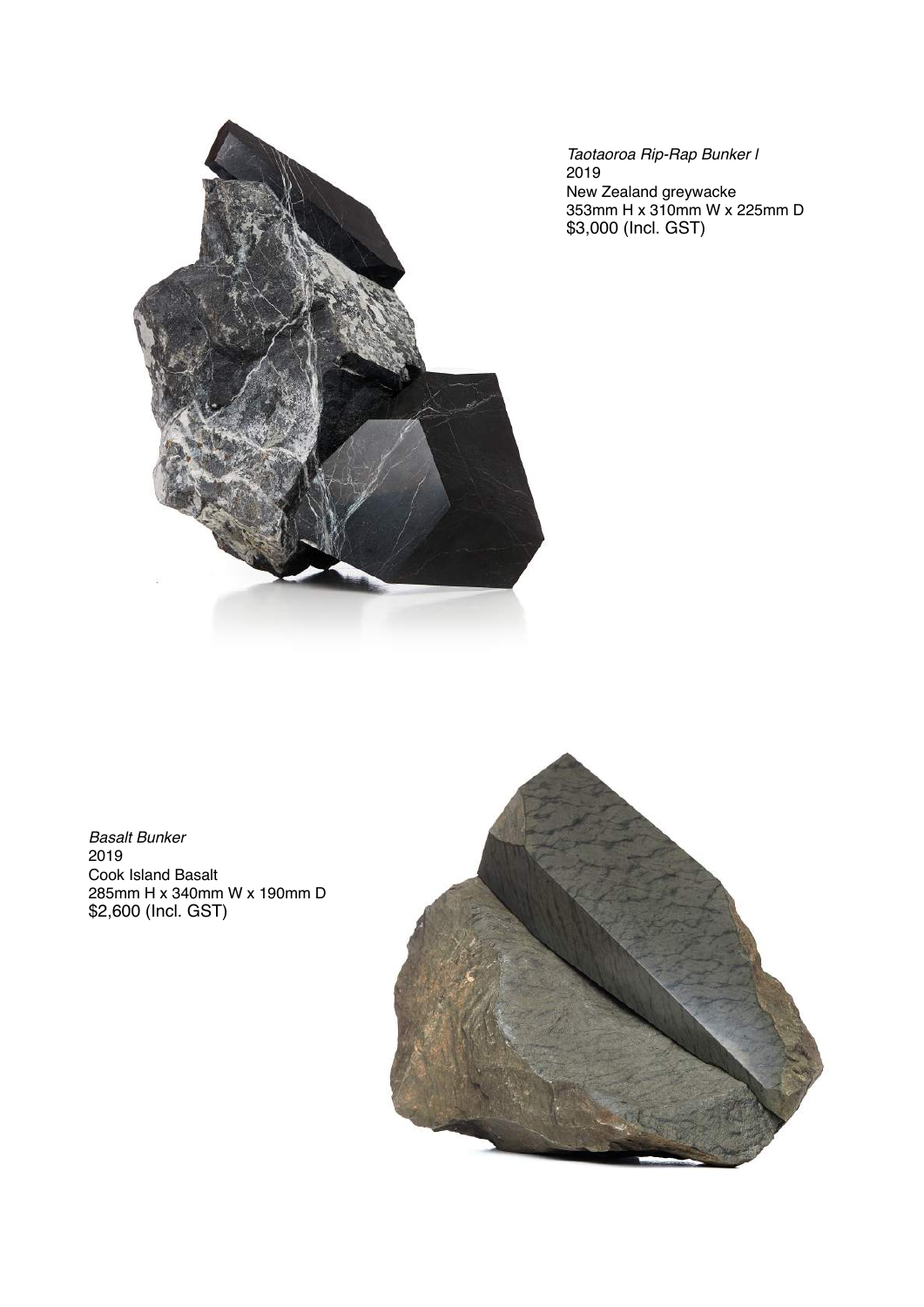



Parliament House ll 2019 Takaka Marble, concrete and brick 310mm H x 280mm W x 160mm D (Images are of the same work from the 'front' and 'back' of the piece) \$3,200 (Incl. GST)







*Morven lV, V and Vl* 2019 Brick from Morven homestead (Darfield) All approximately 210mm H x 110mm W x 75mm D \$500 each (Incl. GST)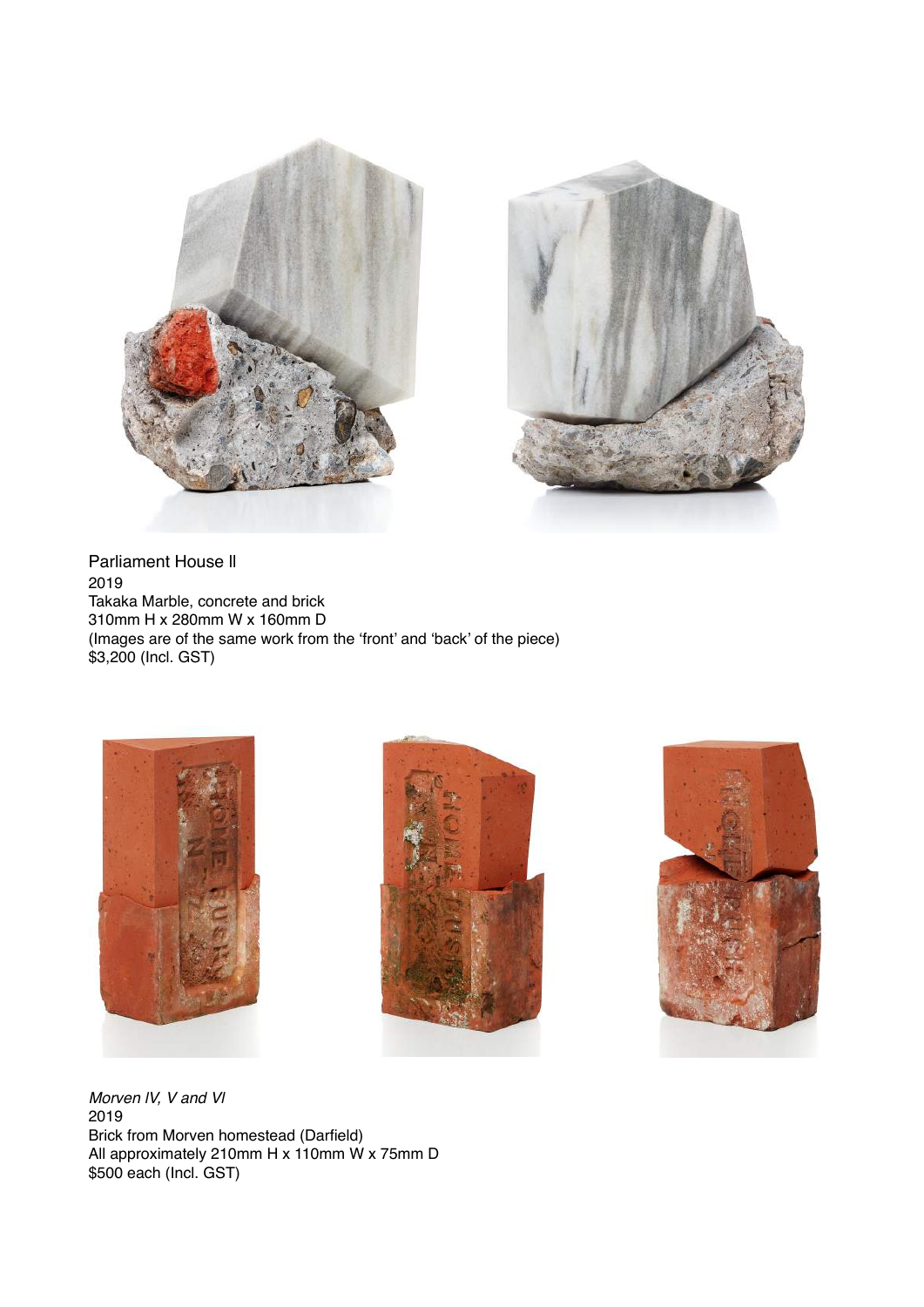

*Cervical V* 2019 Archival pigment print on Ilford Galerie gold fibre silk Edition 2 of 5 450mm H x 338mm W \$1,500 (Incl. GST)



*Flexus*  2019 Serigraph and archival pigment print on Ilford Galerie cotton rag Edition 2 of 4 \$1,200 (Incl. GST)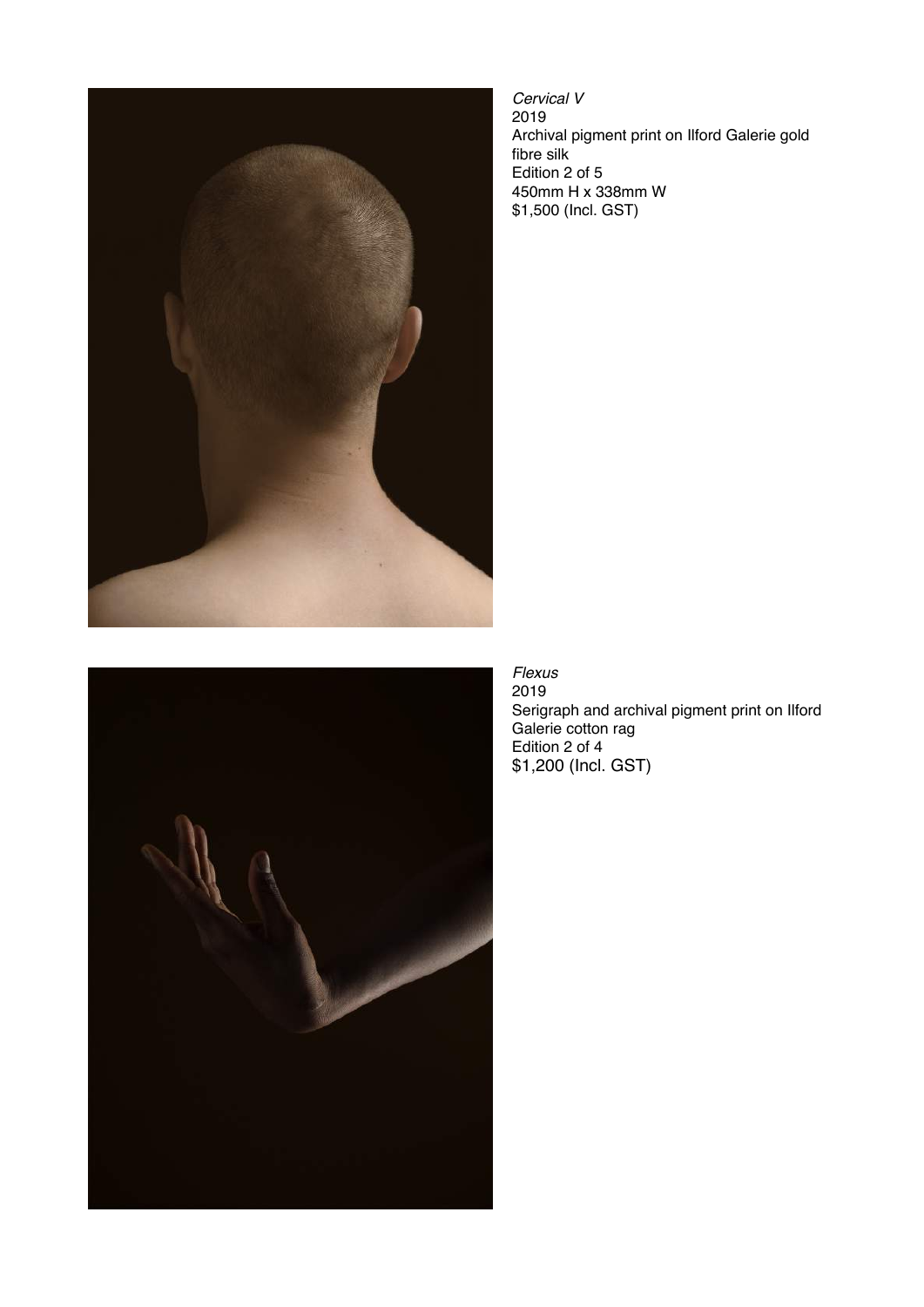

*Cervical lV* 2018 Archival pigment print on Ilford Galerie gold fibre silk Edition 2 of  $3 + 2$  A/P 900mm H x 675m W \$3,200 (Incl. GST)



*Cranium ll*  2018 Archival pigment print on Ilford Galerie gold fibre silk Edition 2 of 5 570mm H x 430mm W \$1,950 (Incl. GST)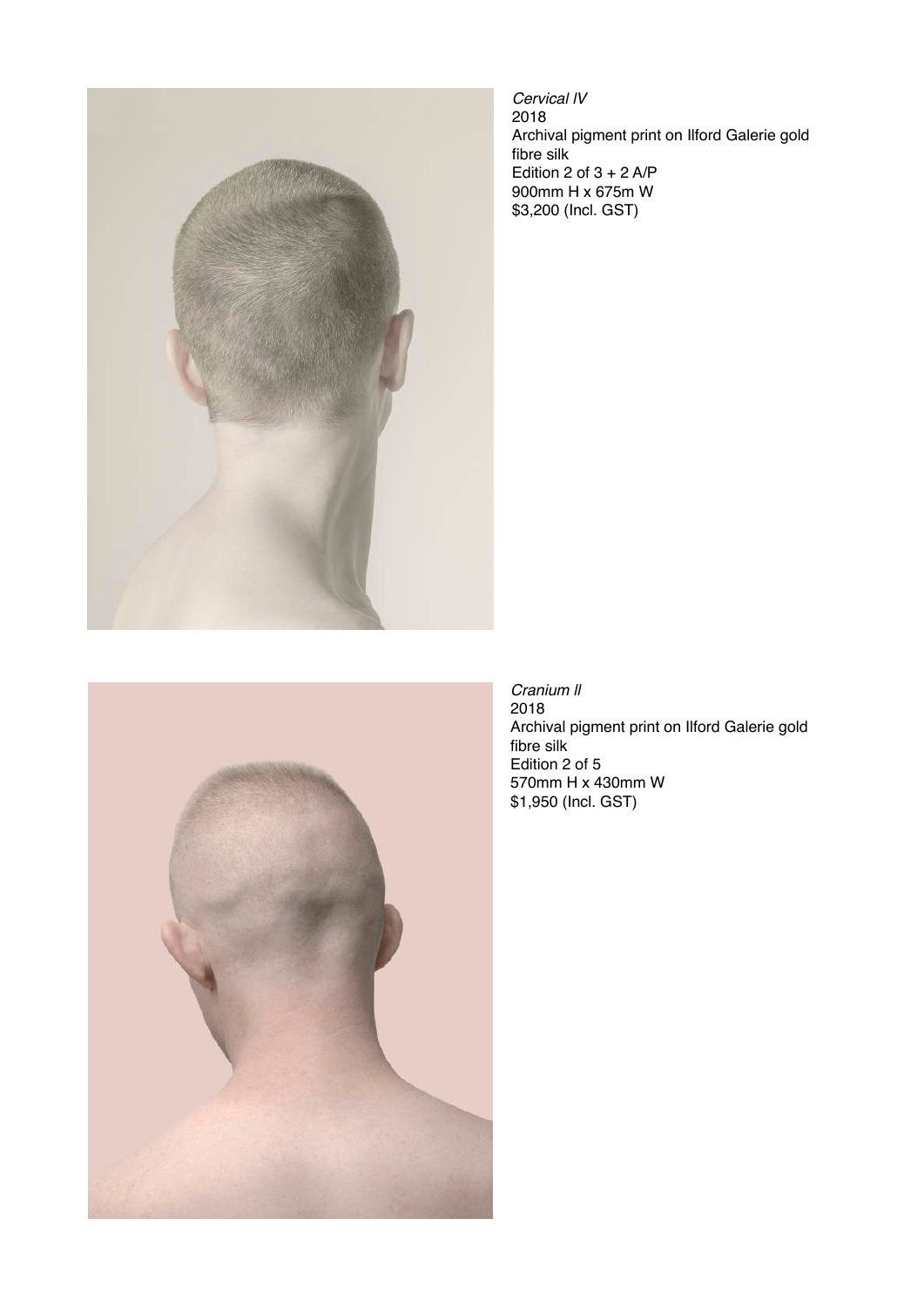

*Mantle* 2019 Edition 2 of 5 750mm x 470mm (size variable POA) \$2,300 (Incl. GST)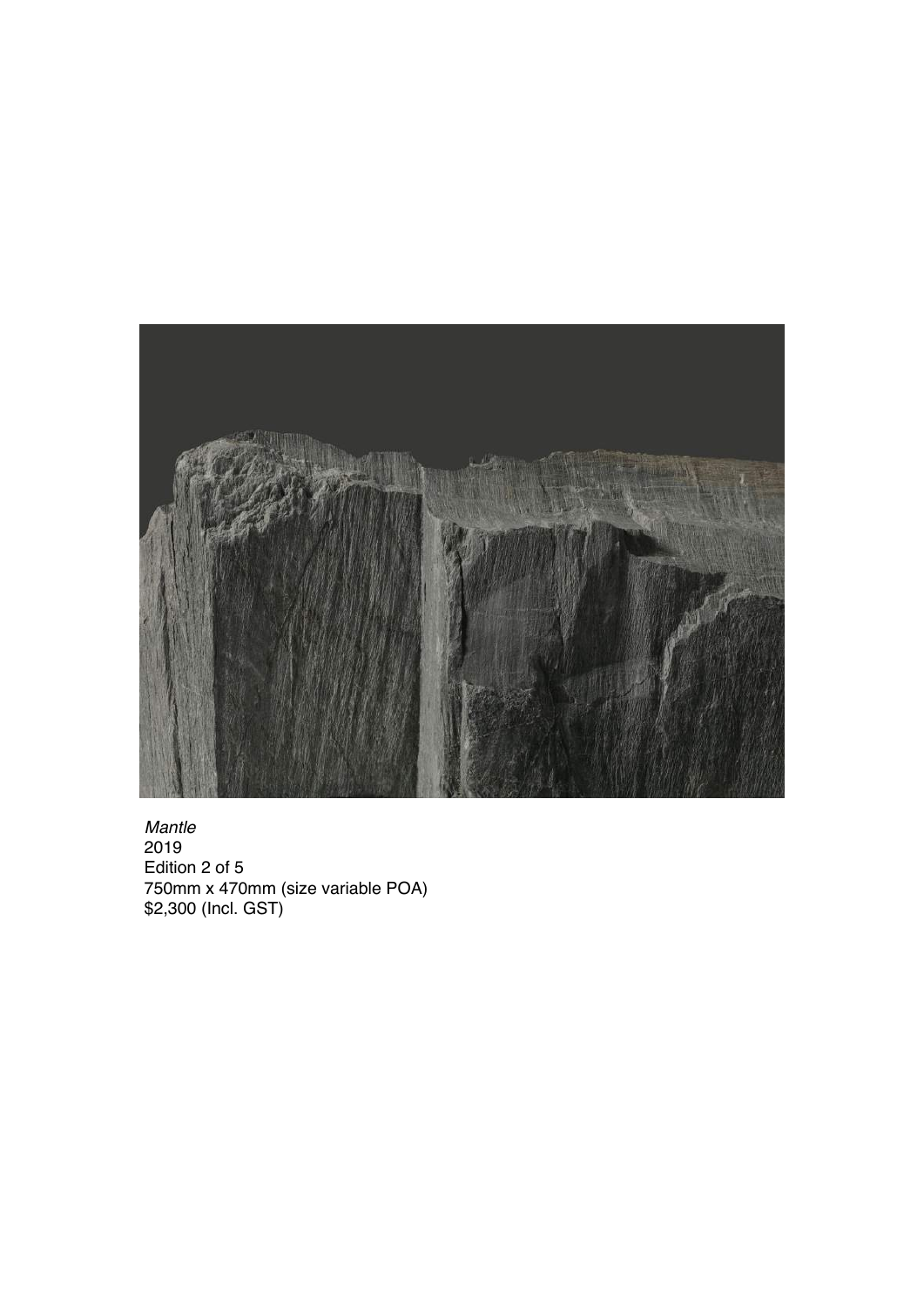

Left: *Cervical III*, 2018, Archival pigment print on Ilford Galerie gold fibre silk, Edition 2 of 5, 570mm H x 430mm W. \$1,950 (Incl. GST) Right: *Silica*, 2018, Archival pigment print on Ilford Galerie gold fibre silk, Edition 2 of 5, 570mm H x 430mm W. \$1,950 (Incl. GST)